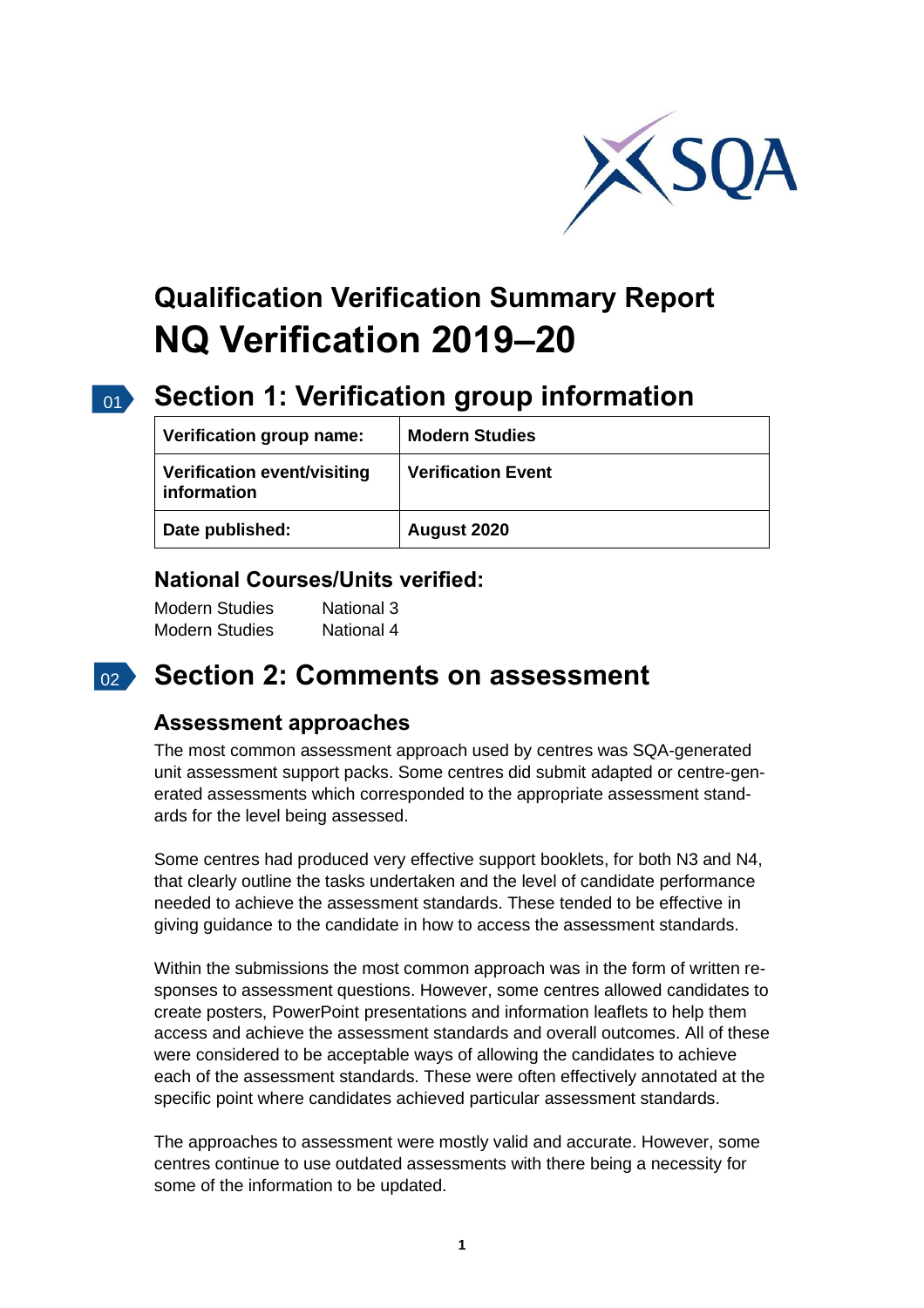Some centres did not include judging the evidence tables. Centres are reminded that these should be included with their overall submissions even if the assessment used was generated by SQA. Where more than one assessment is being used for candidates, centres should ensure that they submit all judging the evidence tables for all candidates and across all levels.

Some centres continue to over-inflate the assessment standards for some of the outcomes. The impact of this is that centres apply their own standards and incorrectly judge the candidate to have not achieved an outcome/assessment standard when they may have actually achieved the national standard. Some centres are assessing at a standard comparable to National 5 and not National 4, particularly for the knowledge-based questions, which require straightforward and not detailed descriptions or explanations. Centres are reminded that they should follow the specific assessment standards and apply the relevant judging the evidence table when assessing candidate performance, and that it is these standards that the candidate should be judged against in terms of outcomes.

If centres are amending an SQA unit assessment support pack, they should state which specific unit assessment support pack is being amended. Centres are reminded that they should aim to use the most up to date SQA unit assessment support packs.

Overall, in terms of approaches to assessment, most of the evidence submitted was valid and in line with the national standards. Centres are reminded that if they are devising their own approaches to assessment, they can use the SQA's prior verification service to validate their centre submissions.

#### **[Assessment](https://sqanow-my.sharepoint.com/personal/joanne_sammels_sqa_org_uk/Documents/Documents/NQ%20Visiting%20Verification%20Tracker%202020.xlsx?web=1) judgements**

There is strong evidence from centre submissions of the national standards being applied across candidates and between colleagues for each of the levels sampled.

Centres are continuing to make appropriate and valid assessment judgements of candidates' evidence for each of the assessment standards and outcomes. These judgements are also being correctly verified as part of the centre's internal verification procedures.

There was evidence from centres that the SQA documentation (assessment and judging the evidence table) was being applied effectively. In some cases, centres were successfully adapting the judging the evidence table to meet the specific demands of the centre's assessment tasks. This personalisation should ensure consistent assessment judgements being made between colleagues and across candidates within centres.

Centres used the judging the evidence table very effectively in articulating the assessment standard to markers and verifiers. The judging the evidence table should be used by centres to ensure consistency of assessment judgements.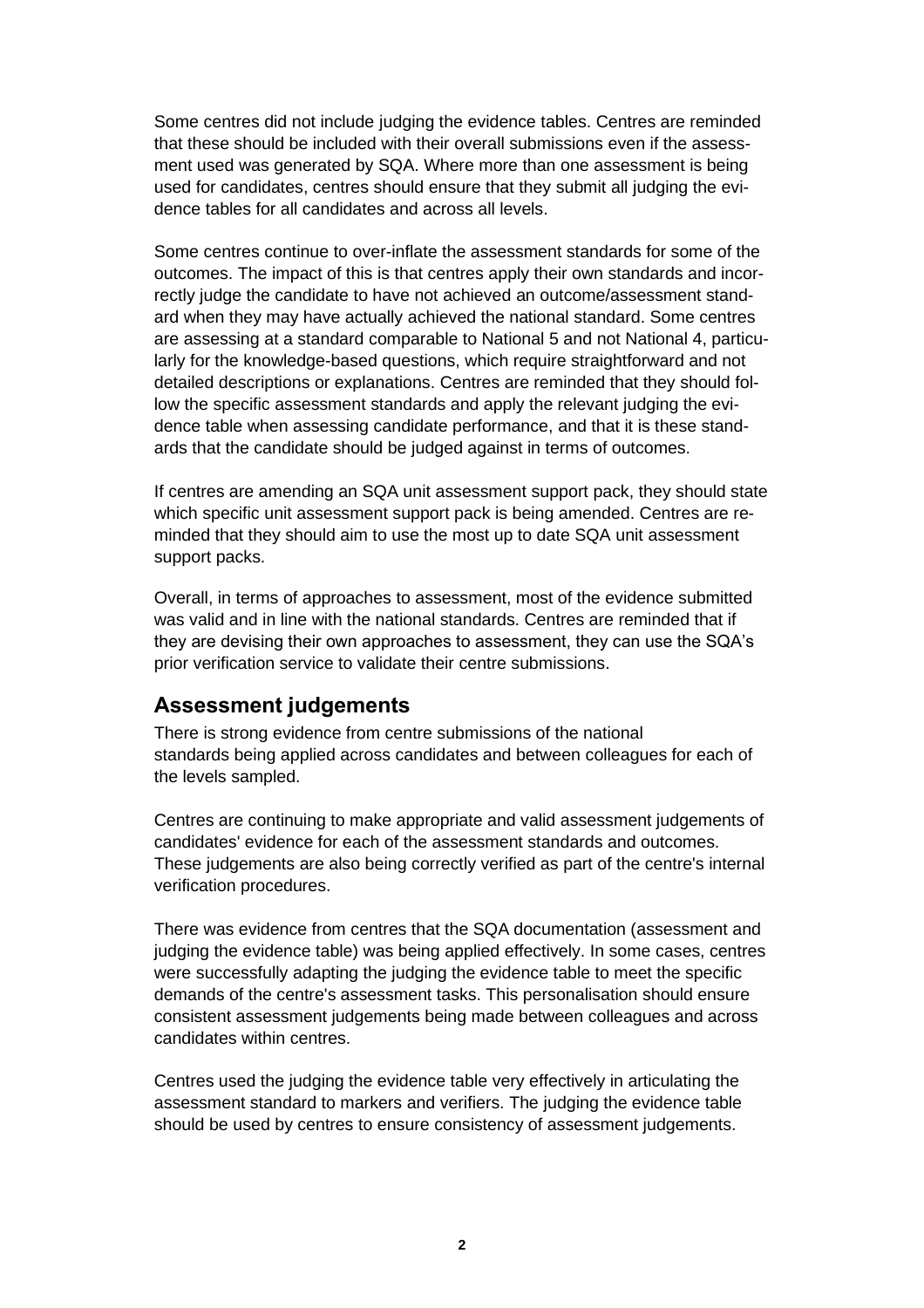There was evidence of centres continuing to use annotation effectively on scripts at the section in candidate submissions where they have achieved the relevant assessment standard. This is considered to be good practice as it can facilitate consistent judgements between colleagues and across candidates.

There was also evidence of cross-marking and random sampling of candidate evidence tied to robust and consistent internal verification policies and procedures. These measures ensure assessment judgement consistency across not just all candidates but also between markers and the centre's assessment judgement verifier.

Where candidates' submissions were in the form of a poster or booklet, centres were effectively annotating on the submission at the specific point where it was judged that the candidate had achieved the outcome. This judgement was then countersigned by the centre verifier. This is a highly effective practice for ensuring consistency of centre judgement across all candidates and between all colleagues. Centres are encouraged to adopt this approach.

There was strong evidence of continuing professional dialogue taking place within centres on judging of assessment standards in line with a robust internal verification process and procedure. Some centres produced and made good use of workbooks/logbooks in effectively supporting candidates to achieve the assessment standards. These approaches highlighted the high level of dialogue and discussion occurring between colleagues and candidates, particularly where remediation was necessary to allow candidates to achieve assessment standards and overall outcomes.

There was strong evidence of the candidate assessment record being used very effectively when recording candidate progress and achievements. There was evidence of very detailed feedback being given to candidates in some centres. The candidate assessment record was used very well when recording verbal followups of candidates who just fell short of the assessment standard. However, some centres should consider using the candidate assessment record more thoroughly and effectively, particularly where the candidate may have narrowly failed to achieve the assessment standard.

Centres appear to be more familiar and confident in using verbal remediation when re-assessing candidates. Centres should note that when this is the case, they should still follow their own internal verification processes and ensure that the candidate's verbal response is noted and assessed and that the assessment judgement agreed by the centre's verifier. If a positive outcome is agreed during this two-stage process, this should be recorded, and paperwork amended.

To assist with external verification, centres are encouraged to annotate candidate evidence at the specific point in the candidate submission where it was deemed that they have achieved each assessment standard.

Centres should be reminded to submit original candidate evidence and not photocopies. It is best practice to ensure cross-marking has taken place using different